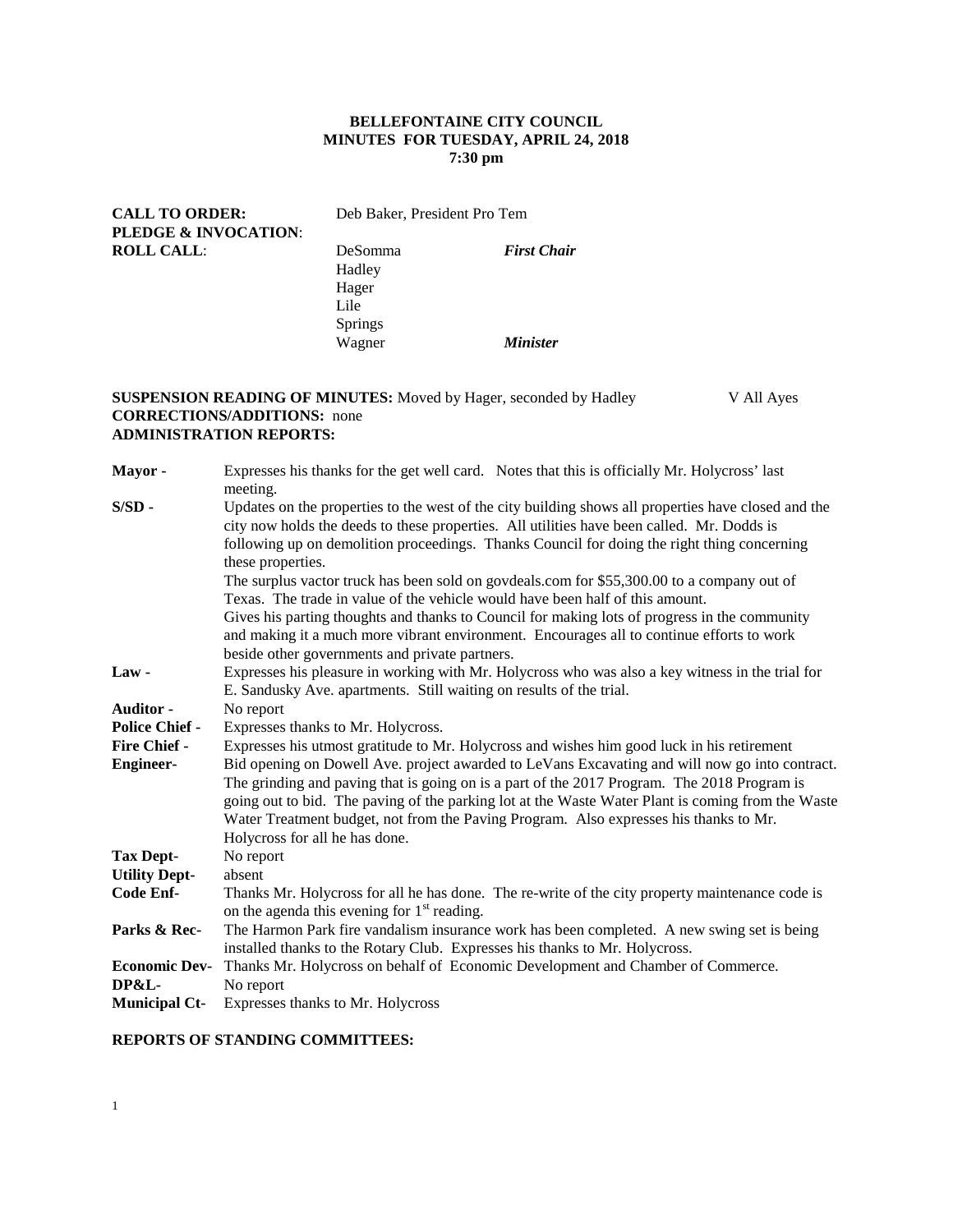| <b>Rules -</b>     | Explained ordinance on the agenda. The committee met yesterday to discuss medical marijuana |  |  |  |  |
|--------------------|---------------------------------------------------------------------------------------------|--|--|--|--|
|                    | issue and what should be included on the ordinance. Expresses thanks to Mr. Holycross and   |  |  |  |  |
|                    | welcomes Mr. Henry to his new position.                                                     |  |  |  |  |
| <b>Finance -</b>   | Explained ordinances on the agenda.                                                         |  |  |  |  |
| <b>Utilities -</b> | No report                                                                                   |  |  |  |  |
| Safety -           | No report                                                                                   |  |  |  |  |
| <b>Streets</b> -   | The committee will meet on Monday, April $30th$ at 4:00 pm in Council Chambers, to discuss  |  |  |  |  |
|                    | parking fines.                                                                              |  |  |  |  |
|                    | Sidewalks, Curbs & Parks - Explained Resolution on the agenda.                              |  |  |  |  |
| Audit $-$          | No report                                                                                   |  |  |  |  |

**COMMUNICATIONS FROM CITIZENS:** Bruce Davenport, 300 N. Detroit, Apt. A, here as a renter and a Veteran to report on mistreatment by his landlord. He is facing an unfair HUD complaint and eviction. He thanks Mr. Dodds and John Cleary of the Health Department for their help to correct some of the issues he is facing. The Landlord, Mr. Myers, has been facing much complaint. Mayor Stahler and Mr. Holycross both express their thanks for Mr. Davenport's willingness to come forward and take steps to further assist other citizens facing similar issues.

Howard Traul, 1324 Omaha Rd., here to express his thanks to Mr. Holycross for always having the best interest of the city at heart.

#### **INTRODUCTION OF ORDINANCES:**

#### **1. ORDINANCES FOR 1ST READING**

- R18-33 A. A RESOLUTION DECLARING NECESSITY OF BUILDING AND REPAIRING CERTAIN SIDEWALKS IN THE WHISPERING PINES AND BELLE PINES SUBDIVISIONS LOCATED IN THE CITY OF BELLEFONTAINE, OHIO. **SIDEWALKS, CURBS & PARKS**
	- Adoption- Moved by Hager, seconded by Lile V Ayes-Hadley no, Springs no

18-34 B. AN ORDINANCE AUTHORIZING THE SERVICE-SAFETY DIRECTOR TO SEEK PROPOSALS AND/OR ADVERTISE FOR BIDS AND ENTER INTO CONTRACT WITH THE SELECTED CONTRACTOR AND/OR BIDDERS FOR A PAINTING AND STRIPPING OF PAVEMENT MARKINGS AT THE BELLEFONTAINE REGIONAL AIRPORT LOCATED AT 3100 STATE ROUTE 47 WEST AND DECLARING AN EMERGENCY IN THE CITY OF BELLEFONTAINE, OHIO. **FINANCE**

| 3RR-      | Moved by Wagner, seconded by DeSomma | V All Ayes |
|-----------|--------------------------------------|------------|
| Passage-  |                                      |            |
| Adoption- |                                      |            |

18-35 C. AN ORDINANCE AUTHORIZING THE SERVICE-SAFETY DIRECTOR TO TAKE ALL NECESSARY ACTION TO CAUSE THE DEMOLITION OF MULTIPLE STRUCTURES ON CITY OWNED REAL ESTATE IMMEDIATELY WEST OF THE BELLEFONTAINE MUNICIPAL BUILDING INCLUDING SEEKING PROPOSALS AND/OR ADVERTISING FOR BIDS AND ENTERING INTO CONTRACT WITH THE SELECTED CONTRACTOR(S) FOR ENVIRONMENTAL REVIEW & REMEDIATION AND THE DEMOLITION OF SAID STRUCTURES AND DECLARING AN EMERGENCY IN THE CITY OF BELLEFONTAINE, OHIO. **FINANCE**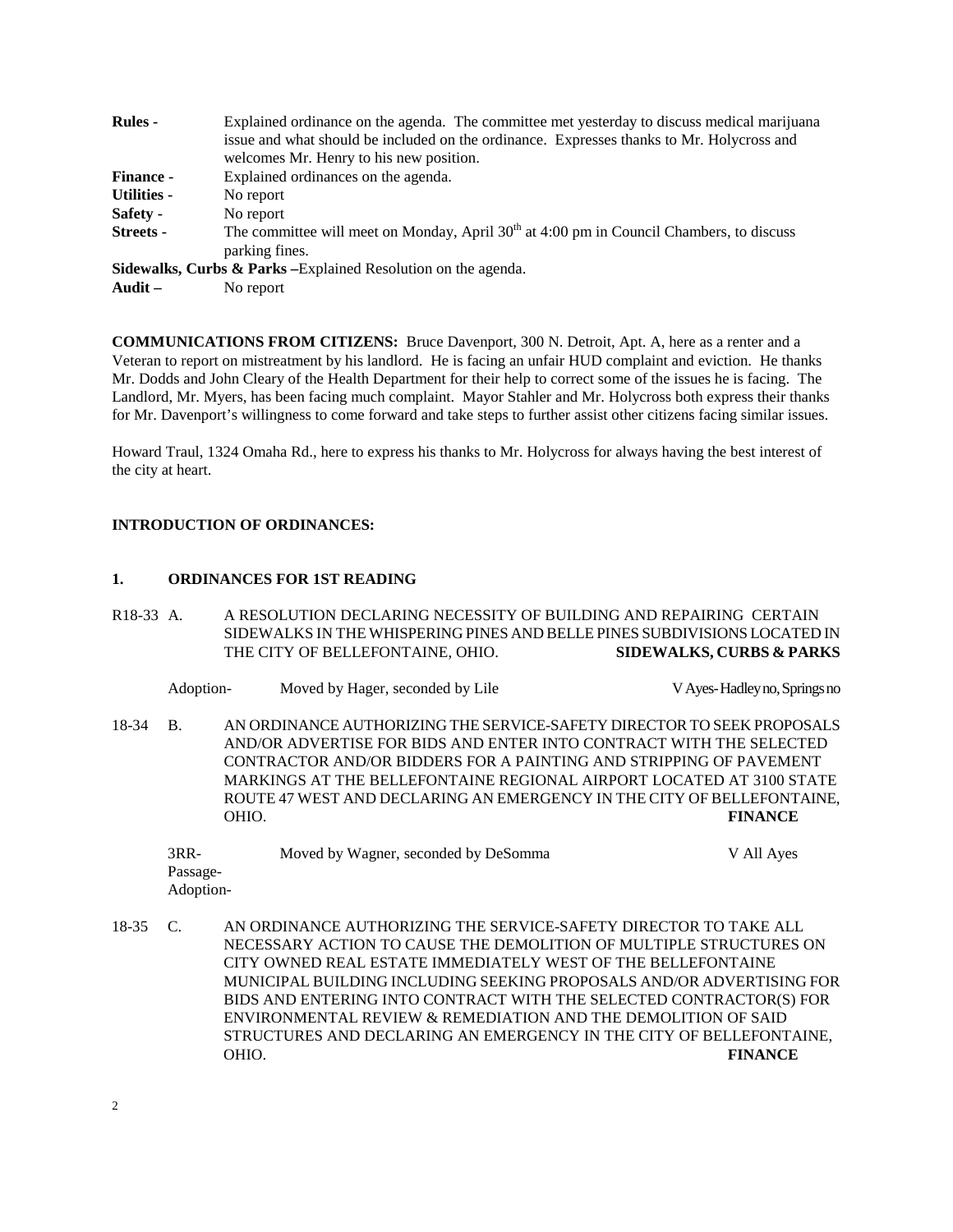3RR- Moved by Wagner, seconded by Springs Passage-Adoption-

18-36 D. AN ORDINANCE ADOPTING PART 14 OF THE CODIFIED ORDINANCES OF THE CITY OF BELLEFONTAINE, OHIO, REFERRED TO AS THE "CITY OF BELLEFONTAINE PROPERTY MAINTENANCE CODE" AND REPEALING CHAPTER 1315, CHAPTER 1319, CHAPTER 557, SECTION 521.01, SECTION 521.03, SECTION 521.06, SECTION 907.09 OF SAID CODIFIED ORDINANCES RELATED TO PROPERTY MAINTENANCE AND DECLARING AN EMERGENCY IN THE CITY OF BELLEFONTAINE, OHIO. **RULES**

3RR- Moved by Hager, seconded by Hadley V All Ayes Passage-Adoption-

### **2. ORDINANCES FOR 2ND READING**

18-31 A. AN ORDINANCE AUTHORIZING THE HIRING OF PART-TIME SEASONAL EMPLOYEES FOR SUMMER 2018 EMPLOYMENT FOR THE WATER DEPARTMENT AND STREET DEPARTMENT, AUTHORIZING APPROPRIATIONS THEREFORE AND DECLARING AN EMERGENCY IN THE CITY OF BELLEFONTAINE, OHIO. **FINANCE**

| 3RR-      | Moved by Wagner, seconded by Springs | V All Ayes |
|-----------|--------------------------------------|------------|
| Passage-  |                                      |            |
| Adoption- |                                      |            |

18-32 B. AN ORDINANCE AMENDING ORDINANCE NO. 17-58, WHICH ESTABLISHED AND PROVIDED COMPENSATION FOR THE BELLEFONTAINE MUNICIPAL COURT PROSECUTOR FOR 2018, FOR PURPOSES OF INCREASING THE COMPENSATION AND CLARIFYING THAT TWO PART-TIME PROSECUTORS ARE INCLUDED UNDER THE MUNICIPAL COURT PROSECUTOR POSITION AND DECLARING AN EMERGENCY IN THE CITY OF BELLEFONTAINE, OHIO. **FINANCE**

3RR- Moved by Springs, seconded by Hadley V Ayes-Wagner abstain (persons involved are partners in his law firm)

Passage-Adoption-

### **3. ORDINANCES FOR 3RD READING**

18-30 C. AN ORDINANCE AUTHORIZING THE HIRING OF A PART-TIME PROSECUTOR FOR THE MUNICIPAL PROSECUTOR'S OFFICE AND DECLARING AN EMERGENCY IN THE CITY OF BELLEFONTAINE, OHIO. **FINANCE**

Adoption-<br>Moved by Springs, seconded by Hadley V Ayes-Wagner abstain (persons involved are partners in his law firm)